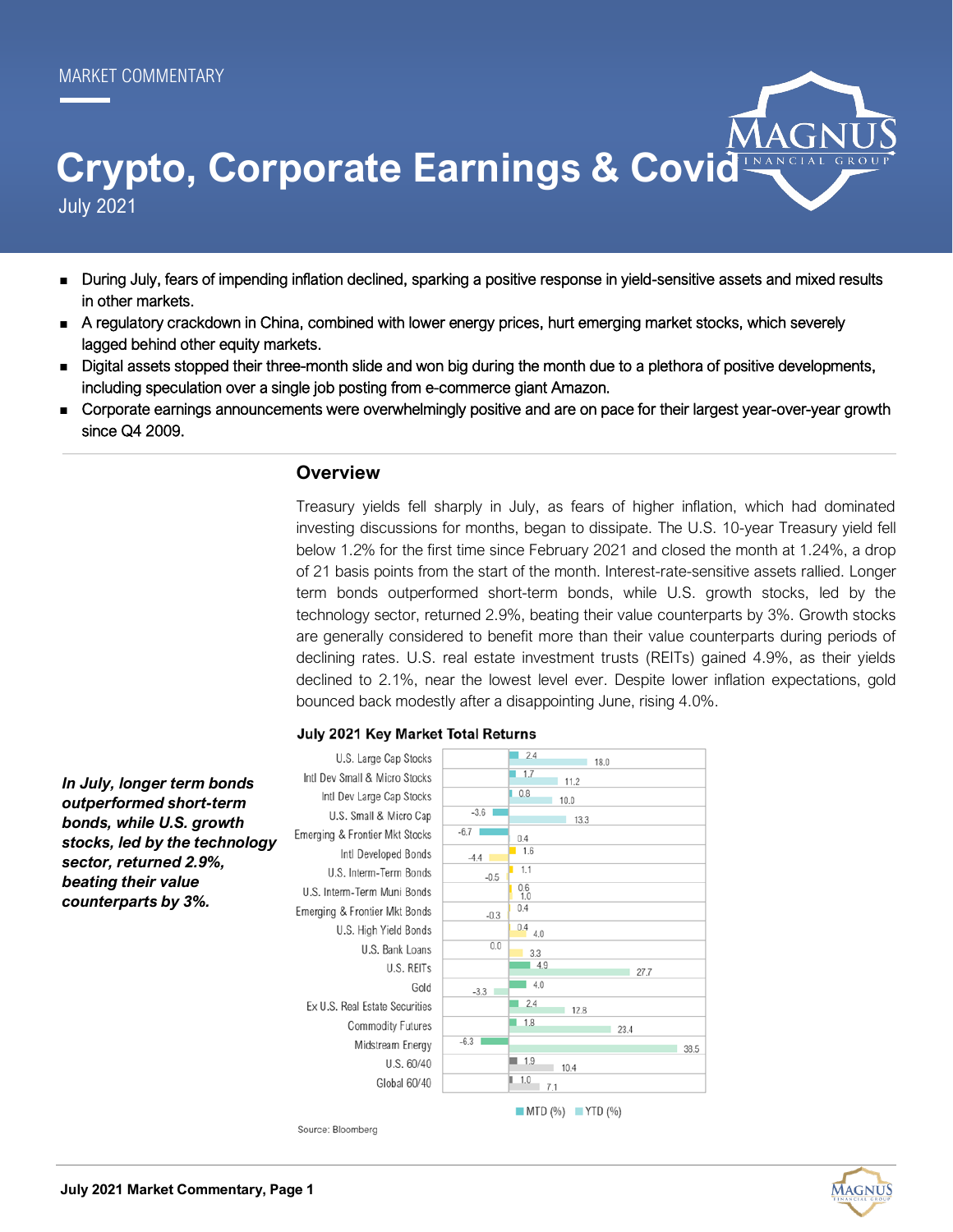After months of low crude inventories pushed oil prices higher, energy assets were hit hard in July by fears of declining demand as coronavirus cases surged. Crude oil was down 3.9% for the month, sending energy stocks and midstream investments down 8.4% and 6.3%, respectively. Although overall crude inventories remain low, data from the Energy Information Administration revealed sharply declining exports, indicating that the drop in demand is most likely driven by lower travel activity outside the United States.<sup>1</sup> Emerging and frontier market equities also performed poorly over the month, dropping 6.7%. Chinese equities generated particularly weak returns due to increased government scrutiny in the private sector, falling 14%.<sup>2</sup>

### **Crypto's Wild Week**

Digital assets performed exceptionally well in July, increasing 9.8% as measured by the MVIS CryptoCompare Digital Assets 25 index, a broad proxy for the 25 largest cryptocurrencies. Highlighting two of the top cryptocurrencies, bitcoin rallied 18.1%, and ether, the native cryptocurrency of the Ethereum network, rose 11.4%. The cryptocurrency rally started on July 20 in anticipation of the "The B-Word" Bitcoin conference taking place the next day. The conference keynotes, all well-known and public bitcoin enthusiasts, included Tesla CEO Elon Musk, Twitter CEO Jack Dorsey, and ARK Invest founder Cathie Wood. According to its website, the purpose of the conference was to "demystify and destigmatize mainstream narratives about Bitcoin, explain how institutions can embrace it, and raise awareness around areas of the network that need support."<sup>3</sup> At the conference, Musk announced that Tesla will likely start accepting bitcoin for vehicle purchases again after suspending the form of payment in May out of concern over the "rapidly increasing use of fossil fuels for bitcoin mining." <sup>4</sup> He went on to explain the reversal was due to the shutdown of mining operations using "heavy-duty coal plants…especially in China." Bitcoin finished the day 8% higher than the prior day's low.

#### **Crypto's Wild Week**

Bitcoin, Ethereum and MVIS CryptoCompare Digital Assets 25 Index Growth of 100, as of 8/6 Growth of 100



On July 23, just two days later, a job posting for a "Digital Currency and Blockchain Product Lead" was discovered on Amazon's website. The posting sparked frenzied speculation over whether the e-commerce giant was going to start accepting cryptocurrency as a form of payment.<sup>5</sup> After denying a rumor that it would start accepting cryptocurrencies this year, Amazon released the following statement: <sup>6</sup>

*Digital assets performed exceptionally well in July. The rally started on July 20 in anticipation of the "The B-Word" Bitcoin conference which included keynote speakers such as Tesla CEO Elon Musk, Twitter CEO Jack Dorsey, and ARK Invest founder Cathie Wood.*

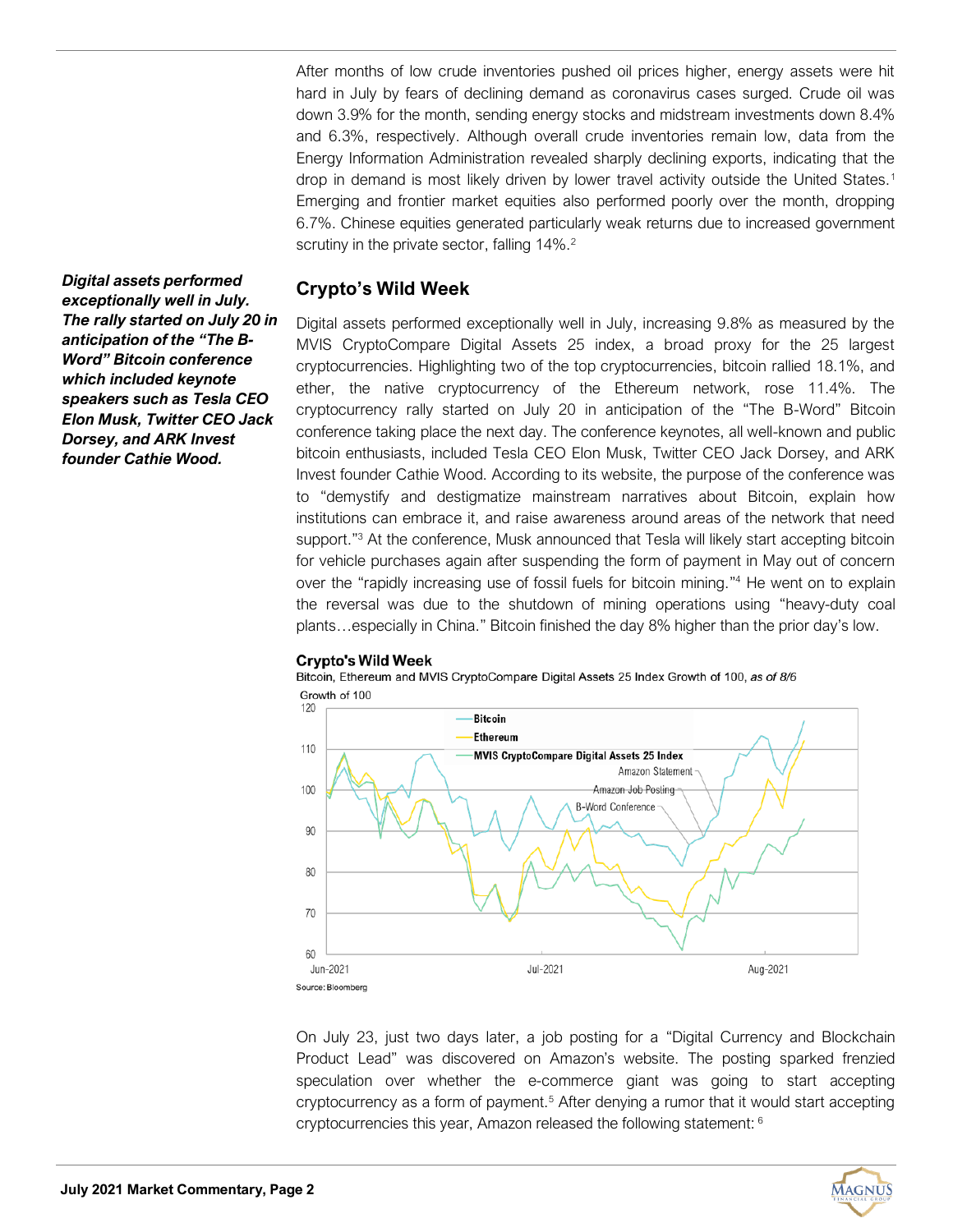"We are inspired by the innovation happening in the cryptocurrency space and are exploring what this could look like on Amazon. We believe the future will be built on new technologies that enable modern, fast, and inexpensive payments, and hope to bring that future to Amazon customers as soon as possible."<sup>7</sup>

Whether this is just an exploration or a serious-minded foray into digital payments remains to be seen, but by the time the dust had settled on July 27, Bitcoin was 20% higher than before the posting.

## **Earnings Explosion**

By the end of July, 59% of the companies in the S&P 500 had reported earnings for the second quarter, and results were overwhelmingly positive. According to FactSet, companies in the S&P 500 Index reported their highest year-over-year earnings growth since the fourth quarter of 2009, during the global financial crisis recovery.<sup>8</sup> Although the size of this earnings growth is heavily influenced by the lower earnings base set during the coronavirus crisis a year ago, the breadth and magnitude of earnings surprises demonstrate how impressive the economic snapback has been. Of the companies that have reported, 88% reported earnings that exceeded expectations—a considerable step up from the five-year average of 75%. If these kinds of results continue throughout this earnings season, it will mark the highest percentage of positive surprises in an earnings season since FactSet started tracking this data in 2008. The magnitude of positive earnings is as remarkable as the breadth, too. In aggregate, companies in the S&P 500 are beating estimates by 17.2%, almost 10% higher than the five-year average of 7.8%. The updated expected second-quarter earnings growth rate is a staggering 85.1%, up from an expected 63.1% just one short month ago. This again is the highest year-overyear earnings growth since 2009. The chart below shows the break-out by sector of earnings above, in-line, and below expectations.



#### The sectors with the highest percentage of earnings surprises have been technology, health care, consumer discretionary, and communication services—mostly asset-light, growth-oriented sectors. That said, all 11 sectors reported year-over-year earnings

*According to FactSet, by the end of July, companies in the S&P 500 Index reported their highest year-over-year earnings growth since the fourth quarter of 2009.*

*All 11 sectors reported yearover-year earnings growth. The sectors with the highest percentage of earnings surprises have been technology, health care, consumer discretionary, and communication services mostly asset-light, growthoriented sectors.* 

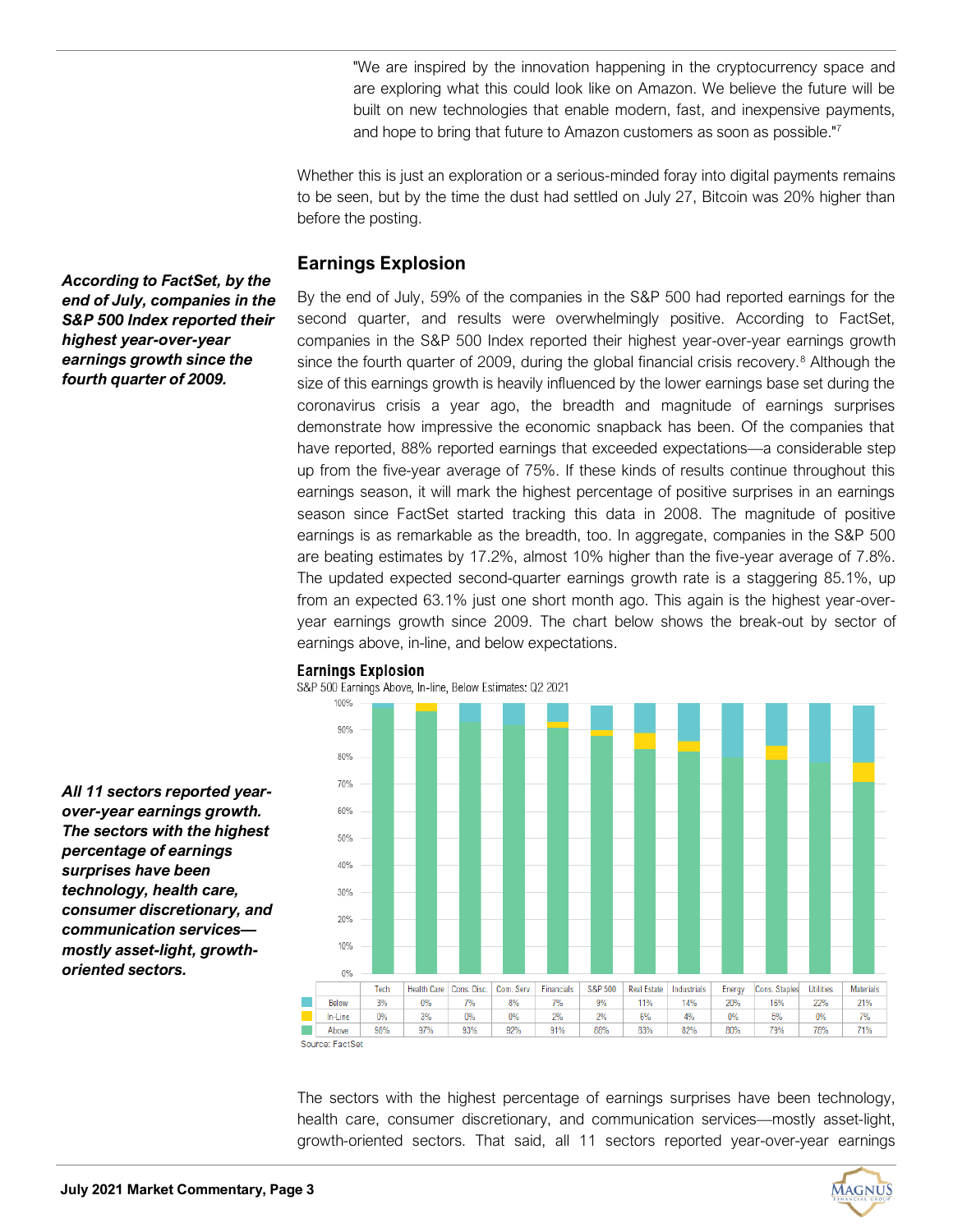growth, and the sectors that were hardest hit a year ago—energy, industrials, and consumer discretionary—have led the recovery. At the individual company level, the biggest earnings surprises for the quarter belonged to Valero Energy, Twitter, V.F. Corporation, PNC Financial Services, and Hasbro; all of them more than doubled analyst estimates.<sup>8</sup>

From a revenue perspective, 88% of S&P 500 companies reported revenues above estimates, also crushing the five-year average of 65%. In absolute terms, year-over-year revenue growth for the index is now projected to be 23.1%, which would be the highest since FactSet started publishing this data back in 2008.<sup>8</sup>

Looking ahead to the rest of 2021, analysts are projecting double-digit earnings growth for both the third and fourth quarters. $8$  Despite the impressive earnings season, the strong rally in stocks has kept stock valuations near the higher end of historical ranges and well above averages. The forward 12-month price-to-earnings ratio (P/E) is 21.2x, considerably higher than the 10-year average of 16.2x.<sup>8</sup>

## On Pace for Highest YoY Revenue Growth in Over a Decade



S&P 500 Revenue Growth: Q2 2021

## **Looking Forward**

With earnings exploding, inflation concerns abating, and vaccinations increasing across the globe, the proverbial "wall of worry" the stock market is said to climb seems to be getting smaller. But markets are forward looking, and as coronavirus cases rise, risks loom. As of August 3, the seven-day moving average of COVID-19 cases topped 90,000 in the U.S. for the first time since February.<sup>9</sup> While that number is alarming, the seven-day average of the number of deaths, while sadly trending higher, remained 87% lower than the February peak. Looking forward, we will remain focused on hospitalizations and deaths as important metrics of pandemic recovery. We must also consider that the severity of, and reaction to, future coronavirus waves may be extremely varied across countries, regions, states, and even cities.

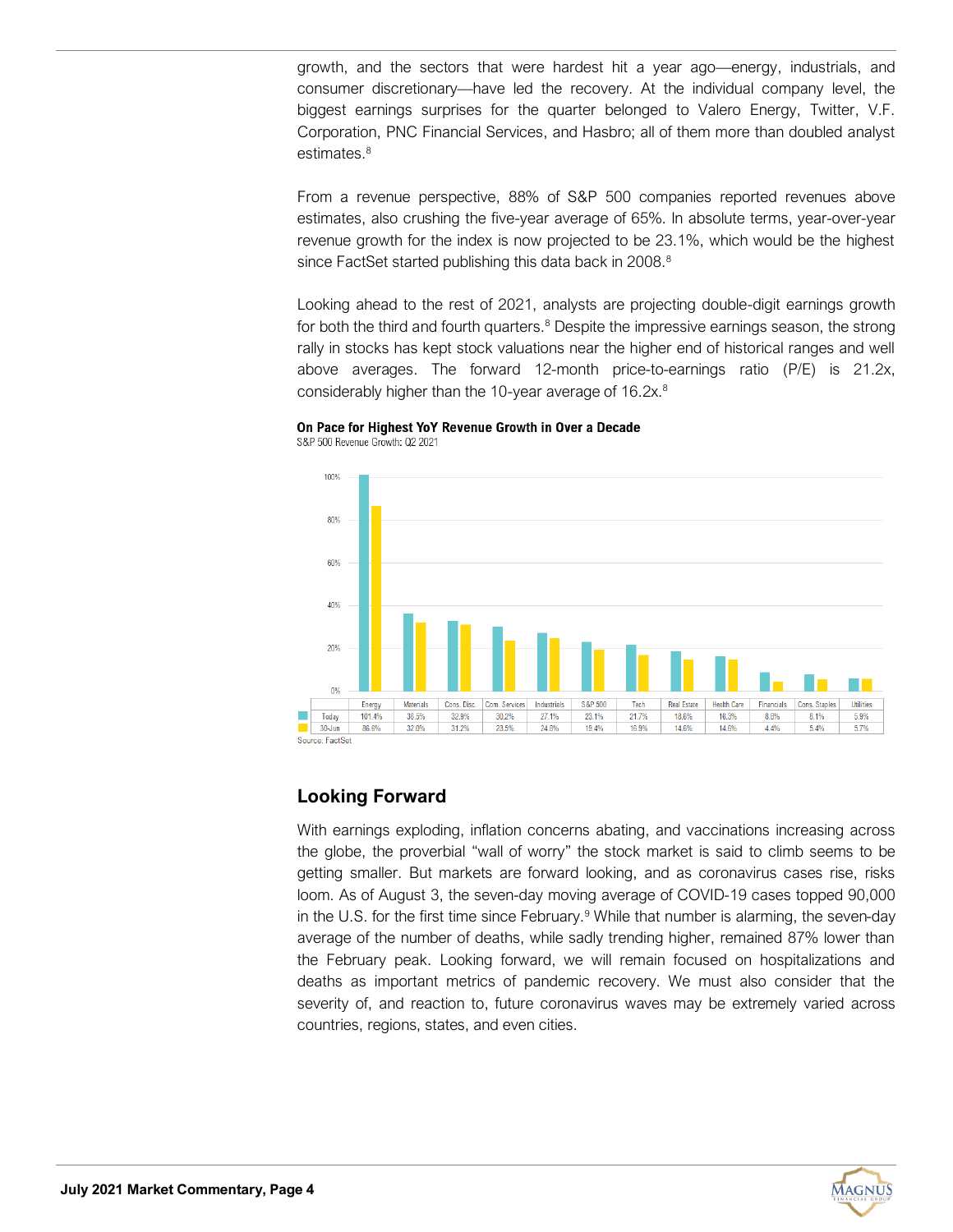## **Performance Disclosures**

All market pricing and performance data from Bloomberg, unless otherwise cited. Asset class and sector performance are gross of fees unless otherwise indicated.

## **Citations**

- 1. EIA: [https://www.eia.gov/dnav/pet/pet\\_move\\_exp\\_dc\\_NUS](https://www.eia.gov/dnav/pet/pet_move_exp_dc_NUS-Z00_mbblpd_m.htm)-Z00\_mbblpd\_m.htm
- 2. WSJ: [https://www.wsj.com/articles/china](https://www.wsj.com/articles/china-corporate-crackdown-tech-markets-investors-11628182971)-corporate-crackdown-tech-markets-investors-[11628182971](https://www.wsj.com/articles/china-corporate-crackdown-tech-markets-investors-11628182971)
- 3. The b-word: <https://www.thebword.org/c/about>
- 4. CNBC: [https://www.cnbc.com/2021/07/26/bitcoin](https://www.cnbc.com/2021/07/26/bitcoin-btc-price-tops-39000-for-the-first-time-in-nearly-6-weeks.html)-btc-price-tops-39000-for-the-first-time-in-nearly-6-[weeks.html](https://www.cnbc.com/2021/07/26/bitcoin-btc-price-tops-39000-for-the-first-time-in-nearly-6-weeks.html)
- 5. Amazon: [https://www.amazon.jobs/en/jobs/1644513/digital](https://www.amazon.jobs/en/jobs/1644513/digital-currency-and-blockchain-product-lead)-currency-and-blockchain-product-lead
- 6. Reuters: [https://www.reuters.com/business/retail](https://www.reuters.com/business/retail-consumer/amazon-denies-report-accepting-bitcoin-payment-2021-07-26/)-consumer/amazon-denies-report-acceptingbitcoin-[payment](https://www.reuters.com/business/retail-consumer/amazon-denies-report-accepting-bitcoin-payment-2021-07-26/)-2021-07-26/
- 7. Bloomberg: [https://www.bloomberg.com/news/articles/2021](https://www.bloomberg.com/news/articles/2021-07-26/amazon-job-posting-hints-at-plan-to-accept-cryptocurrency)-07-26/amazon-job-posting-hints-atplan-to-accept-[cryptocurrency](https://www.bloomberg.com/news/articles/2021-07-26/amazon-job-posting-hints-at-plan-to-accept-cryptocurrency)
- 8. Factset: [https://www.factset.com/hubfs/Website/Resources%20Section/Research%20Desk/](https://www.factset.com/hubfs/Website/Resources%20Section/Research%20Desk/Earnings%20Insight/EarningsInsight_073021A.pdf) [Earnings%20Insight/EarningsInsight\\_073021A.pdf](https://www.factset.com/hubfs/Website/Resources%20Section/Research%20Desk/Earnings%20Insight/EarningsInsight_073021A.pdf)
- 9. CDC: [https://covid.cdc.gov/covid](https://covid.cdc.gov/covid-data-tracker/%23datatracker-home)-data-tracker/#datatracker-home